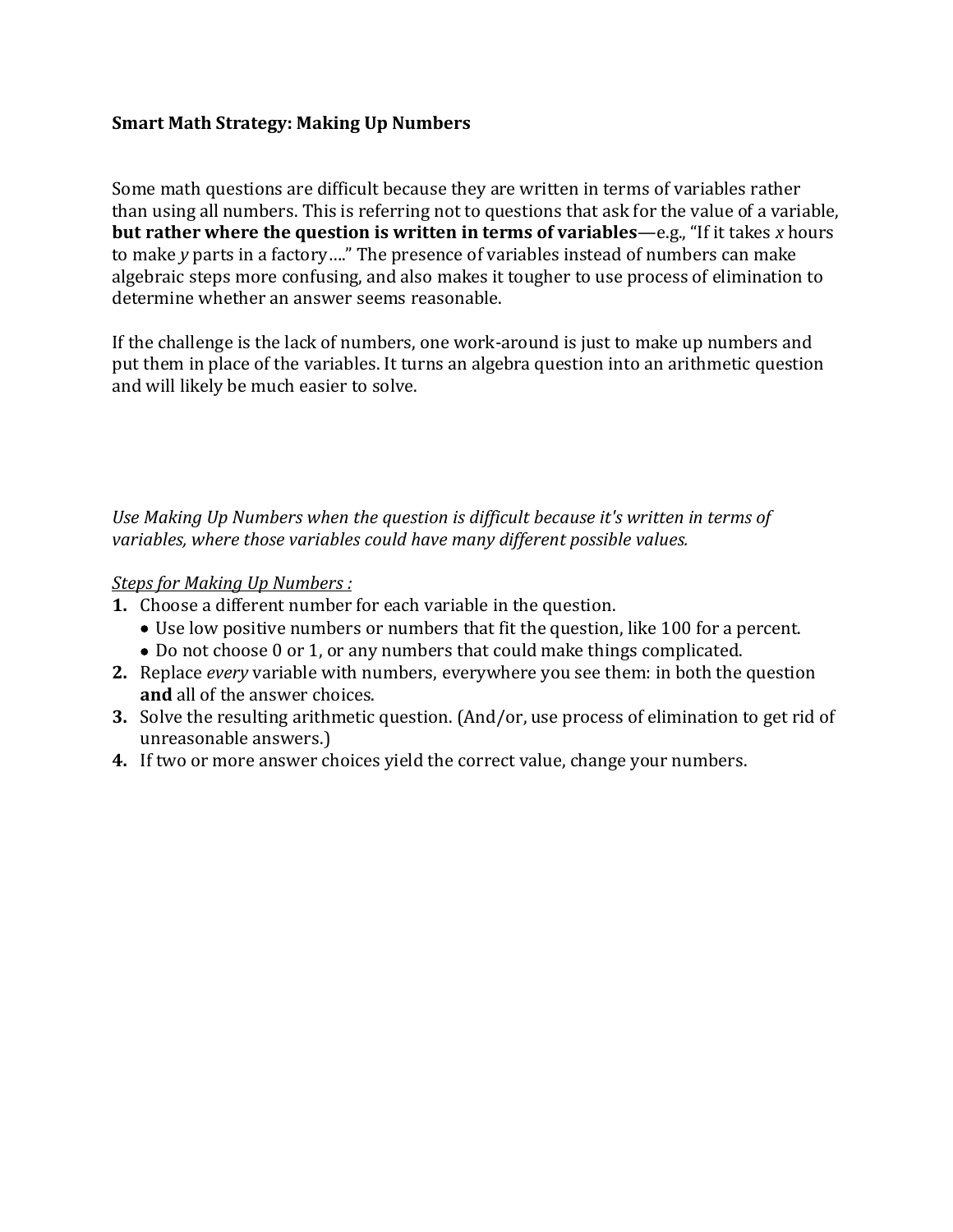## **Making Up Numbers Explanations**

**1.** If  $x - 1$  is a multiple of 3, which of the following must be the *next* multiple of 3?

 $(A) x - 4$ (B)  $x + 2$  $(C)$  2 $x - 2$ (D)  $3x - 3$ (E)  $3x - 1$ 

## **Making Up Numbers:**

Making Up Numbers will work because the question and answers are both in terms of variables. There is only one variable,  $x$ , so we will choose a number to substitute for x. The only condition is that  $x - 1$  is a multiple of 3, so we can choose numbers like 1, 4, 7, 10, 13, etc. Let's choose  $x = 4$  because something worth mentioning will happen later if we choose that number.

The next step is to convert all of the answer choices into numbers using  $x = 4$ :

| (A) $x - 4$  | $= 4 - 4$    | $= 0$ |
|--------------|--------------|-------|
| $(B) x + 2$  | $= 4 + 2$    | $= 6$ |
| $(C)$ 2x - 2 | $= 2(4) - 2$ | $= 6$ |
| (D) $3x - 3$ | $=3(4) - 3$  | $= 9$ |
| $(E)$ 3x - 1 | $= 3(4) - 1$ | = 11  |

Now that we've substituted  $x = 4$  into the answers, we'll also substitute it into the question. The question now reads:

"If  $4 - 1$  is a multiple of 3 (which is true, so we made up an appropriate number), which of the following must be the *next* multiple of 3?"

(A) 0 (B) 6 (C) 6 (D) 9 (E) 11

6 is the next multiple of 3. Here is that "something worth mentioning" we alluded to earlier: two of the answer choices, (B) and (C), *both* give us the number we're looking for. Rarely but occasionally this will happen. In this case, it's just a bit of bad luck that trying 4 happens to make (B) and (C) come out the same, *and* that one of those happens to be the right answer.

When this happens, eliminate the wrong answers and try another number with just the remaining possibilities. For example, we could now try  $x = 7$ :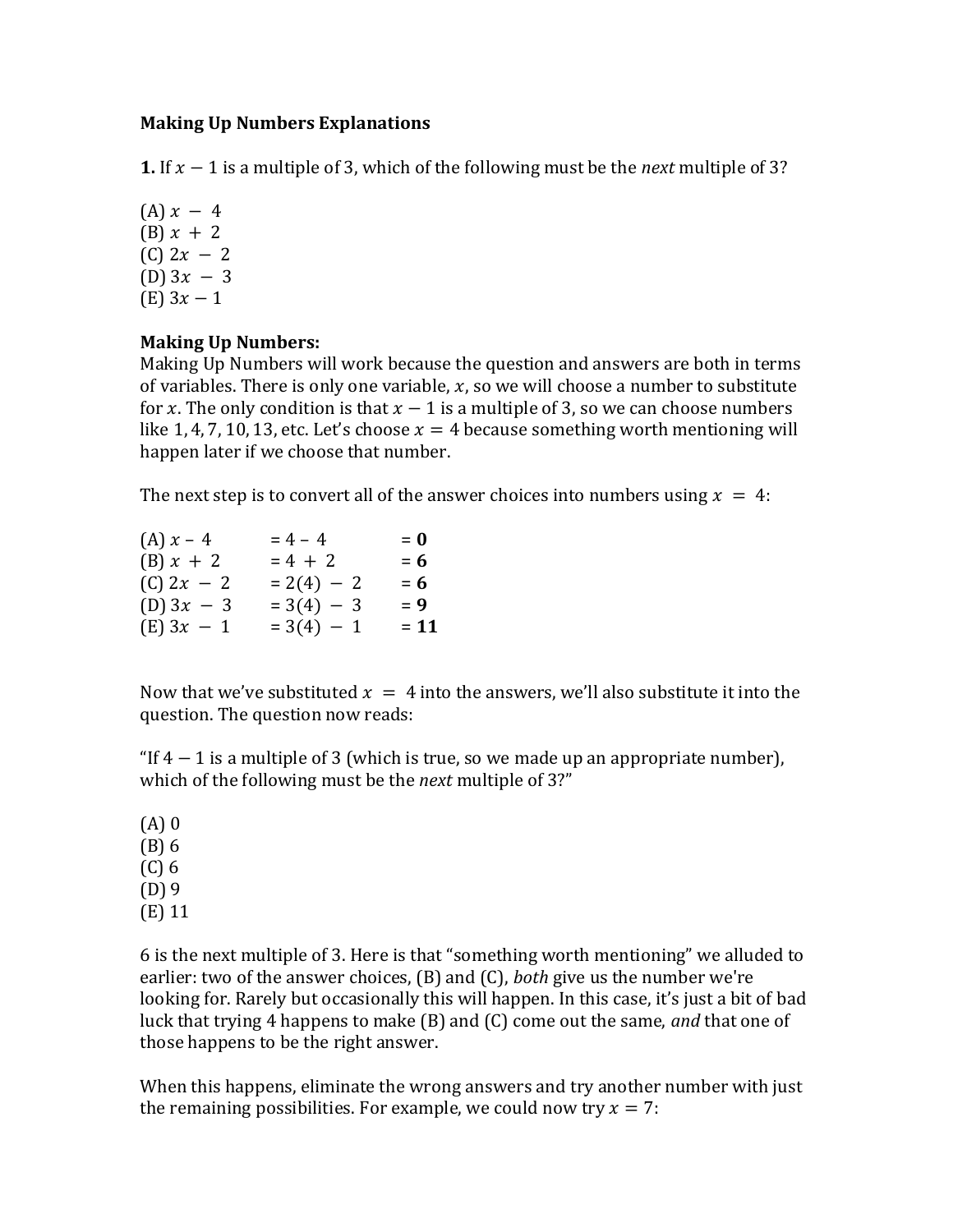(B)  $x + 2 = 7 + 2 = 9$ <br>(C)  $2x - 2 = 2(7) - 2 = 12$  $= 2(7) - 2 = 12$ 

"If  $7 - 1$  is a multiple of 3 (which is true, so we made up an appropriate number), which of the following must be the *next* multiple of 3?"

 $7 - 1 = 6$ , so the next multiple of 3 is 9, so the answer is (B).

### **Algebra:**

We know that  $x - 1$  is a multiple of 3 and we're looking for the next multiple of 3. If someone told you that 546 is a multiple of 3, how would you find the *next* multiple of 3? You'd simply add 3 to get 549. The same logic applies here: to find the next multiple of three in any situation, add 3. Take  $x - 1$ , add 3, and we get (B),  $x + 2$ .

#### **Answer:**

(B)  $x + 2$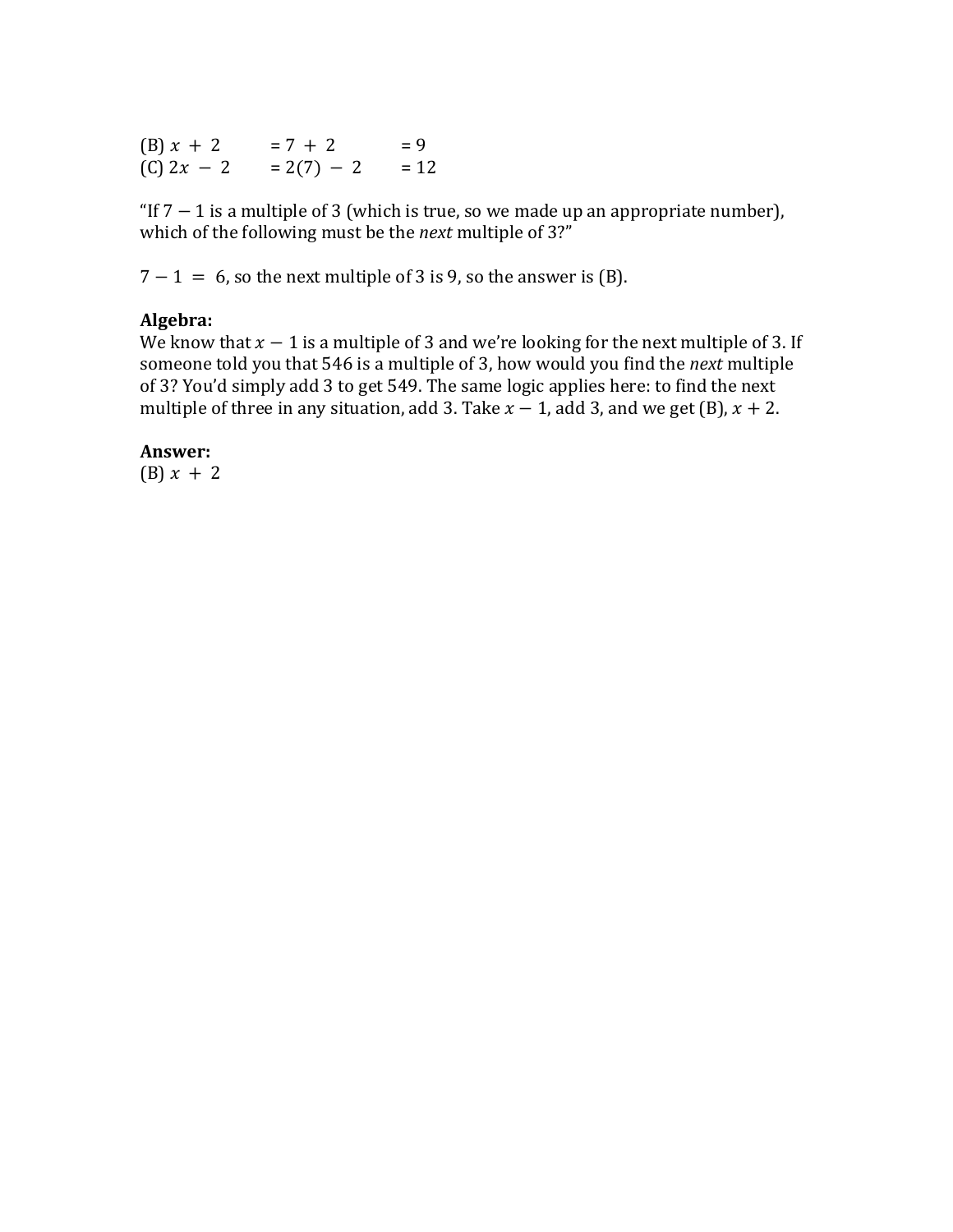**2.** If  $a = 3b$  and  $b = 4c - 1$ , then what is  $a + 3$  in terms of c?

 $(A)$  12 $c - 1$  $(B)12bc - 3b$  $(C)$  3*b* + 4*c* + 2 (D)  $12c - 3$  $(E)$  12 $c$ 

## **Making Up Numbers:**

We must be careful to ensure that  $a$ ,  $b$ , and  $c$  meet all of the conditions of the question. If we start with  $a = 2$ , then  $b = \frac{2}{3}$  $\frac{2}{3}$  ...annoying. It's easier to start with c. If  $c = 2$ , then  $b = 4(2) - 1 = 7$ , and  $a = 3(7) = 21$ . That means  $a + 3 = 24$ .

We now plug our numbers into the answer choices and get  $(A) = 23$ ,  $(B) = 147$ ,  $(C) = 31$ ,  $(D) = 21$ ,  $(E) = 24$ . The answer is  $(E)$  since it matches 24.

## **Algebra:**

If  $b = 4c - 1$ , substitute that into the first expression to get  $a = 3(4c - 1)$ . This simplifies to  $a = 12c - 3$ . We need  $a + 3$ , so add 3 to both sides to get  $a + 3 = 12c$ .

### **Answer:**

 $(E)$  12 $c$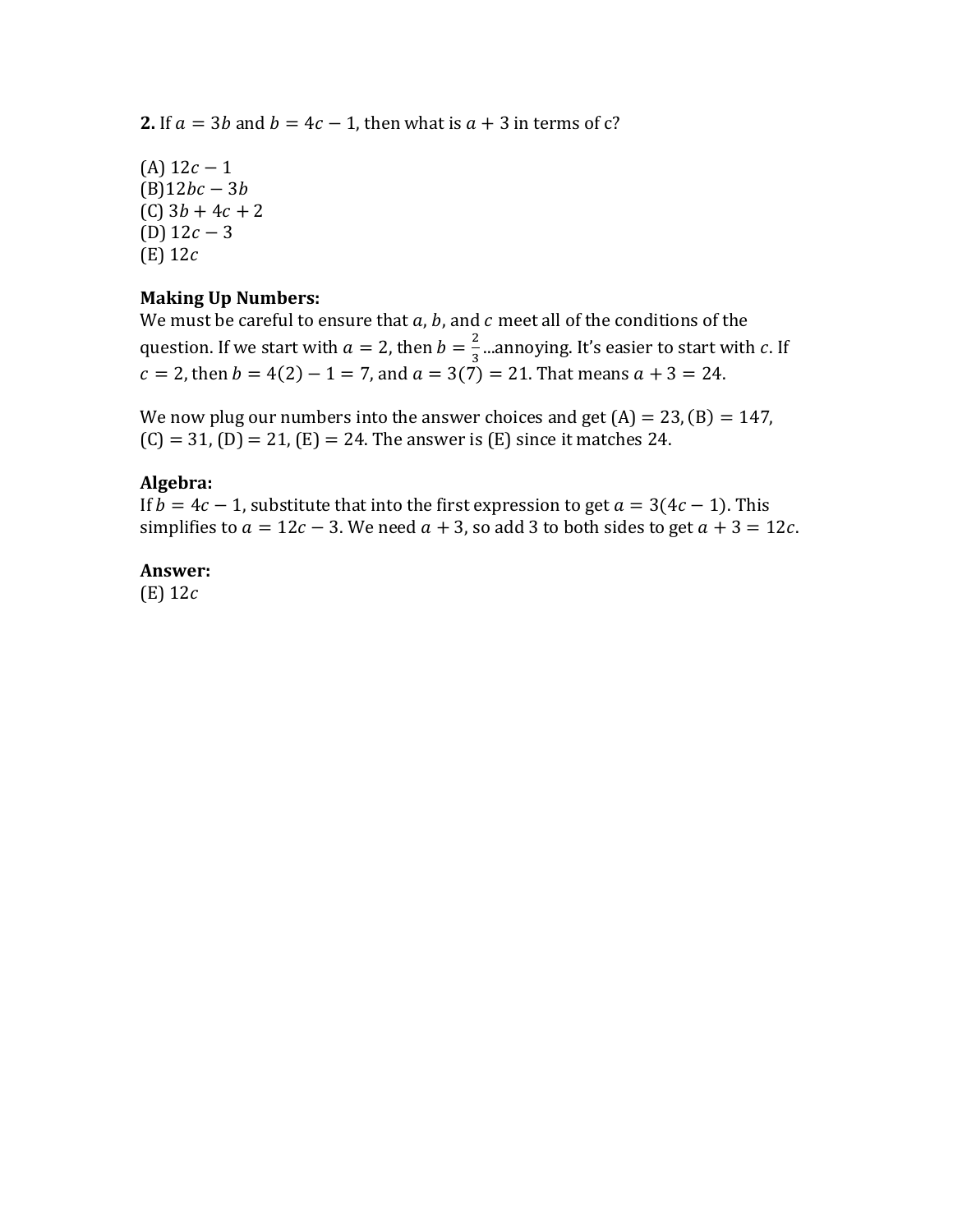**3.** A machine makes r objects in *s* minutes. Which of the following represents the number of objects made in 3 hours?

 $(A)$  3rs (B)  $\frac{\frac{3s}{r}}{\frac{s}{s}}$ <br>
(C)  $\frac{\frac{180r}{s}}{\frac{180s}{s}}$ 

## **Making Up Numbers:**

We must choose values for each of the two variables. There are no particular units associated with r, so we choose a simple positive number like  $r = 2$ . On the other hand, s is in minutes and will be converted to hours, so it will make our math easier to choose = 60. You don't *have* to choose 60, but it makes your arithmetic one step shorter if you do.

Now we convert the answer choices to numbers:

| $(A)$ 3rs              | $= 3(2)(60)$         | $= 360$        |
|------------------------|----------------------|----------------|
| $(B) \frac{3s}{r}$     | $=\frac{3(60)}{2}$   | $= 90$         |
| $(C)$ $\frac{180r}{s}$ | $=\frac{180(2)}{60}$ | $= 6$          |
| $(D)$ $\frac{180s}{r}$ | $=\frac{180(60)}{2}$ | $= 540$        |
| $(E)\frac{20r}{s}$     | $=\frac{20(2)}{60}$  | $=\frac{2}{3}$ |

Now we plug our  $s$  and  $r$  values into the original question:

A machine makes 2 objects in 60 minutes. Which of the following represents the number of objects made in 3 hours?

(A) 360 (B) 90 (C) 6 (D) 54 (E)  $\frac{2}{3}$ 

If the machine made 2 objects in 60 minutes, that's 2 objects in one hour, so it would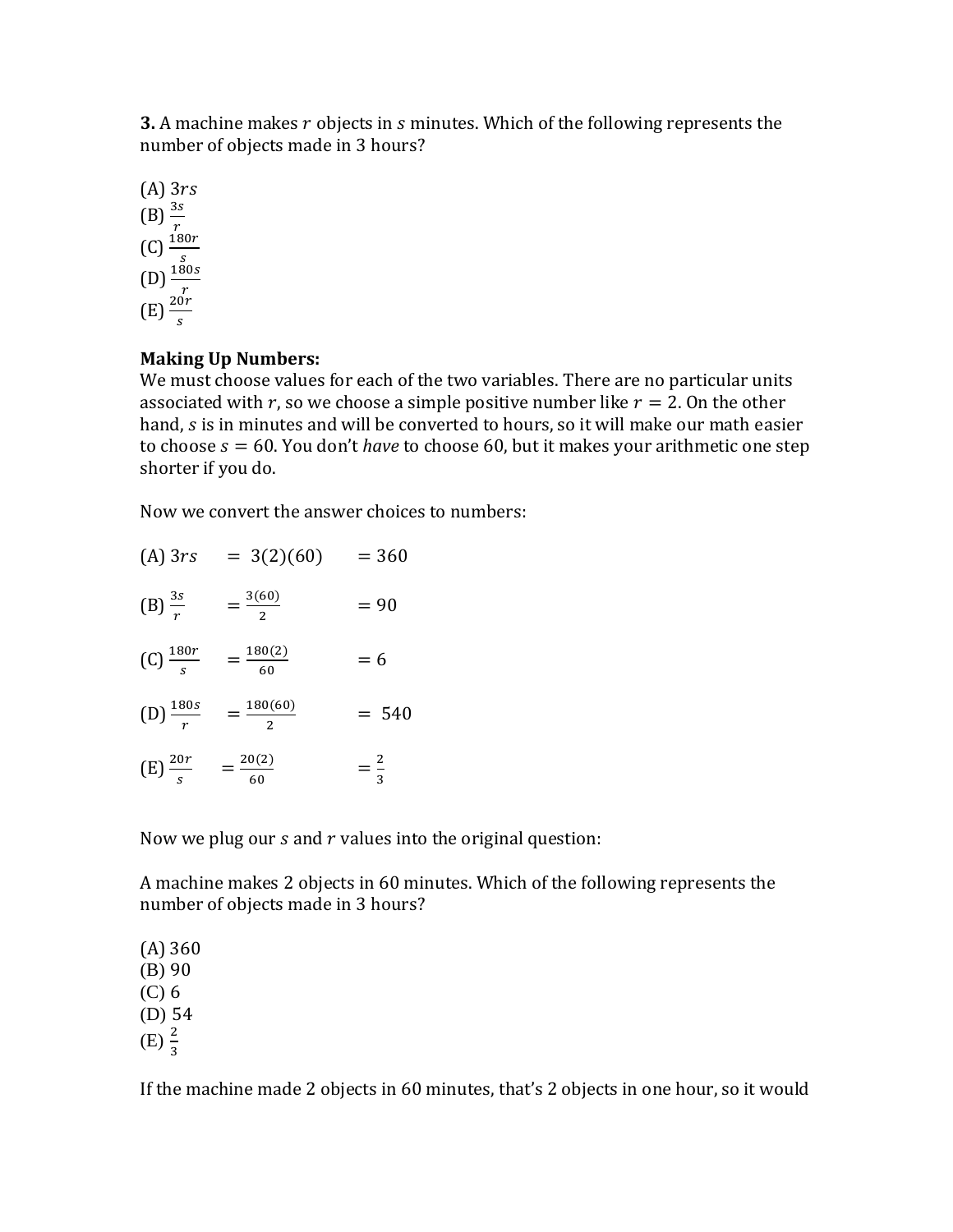make  $3 \times 2 = 6$  objects in three hours. The answer is (C).

# **Algebra:**

There is a comparison of units, so this is almost certainly a ratio and proportion question. We set up our units first, then the numbers and variables:

| <i>Objects</i> |    |     |
|----------------|----|-----|
| Minutes        | S. | 180 |

Because your unit is *minutes* you cannot put in 3 hours; you must convert it to minutes by multiplying by 60.

We cross-multiply and our math proceeds as follows:

|                 | $\chi$                                |
|-----------------|---------------------------------------|
| Cross-multiply: | 180<br>S.                             |
|                 | $xs = 180r$                           |
| Divide by s:    | 180r<br>XS<br>$\mathcal{S}$<br>S.     |
| Simplify:       | 180r<br>$\chi$<br>=<br>$\overline{s}$ |

**Answer:**  $(C)$   $\frac{180r}{s}$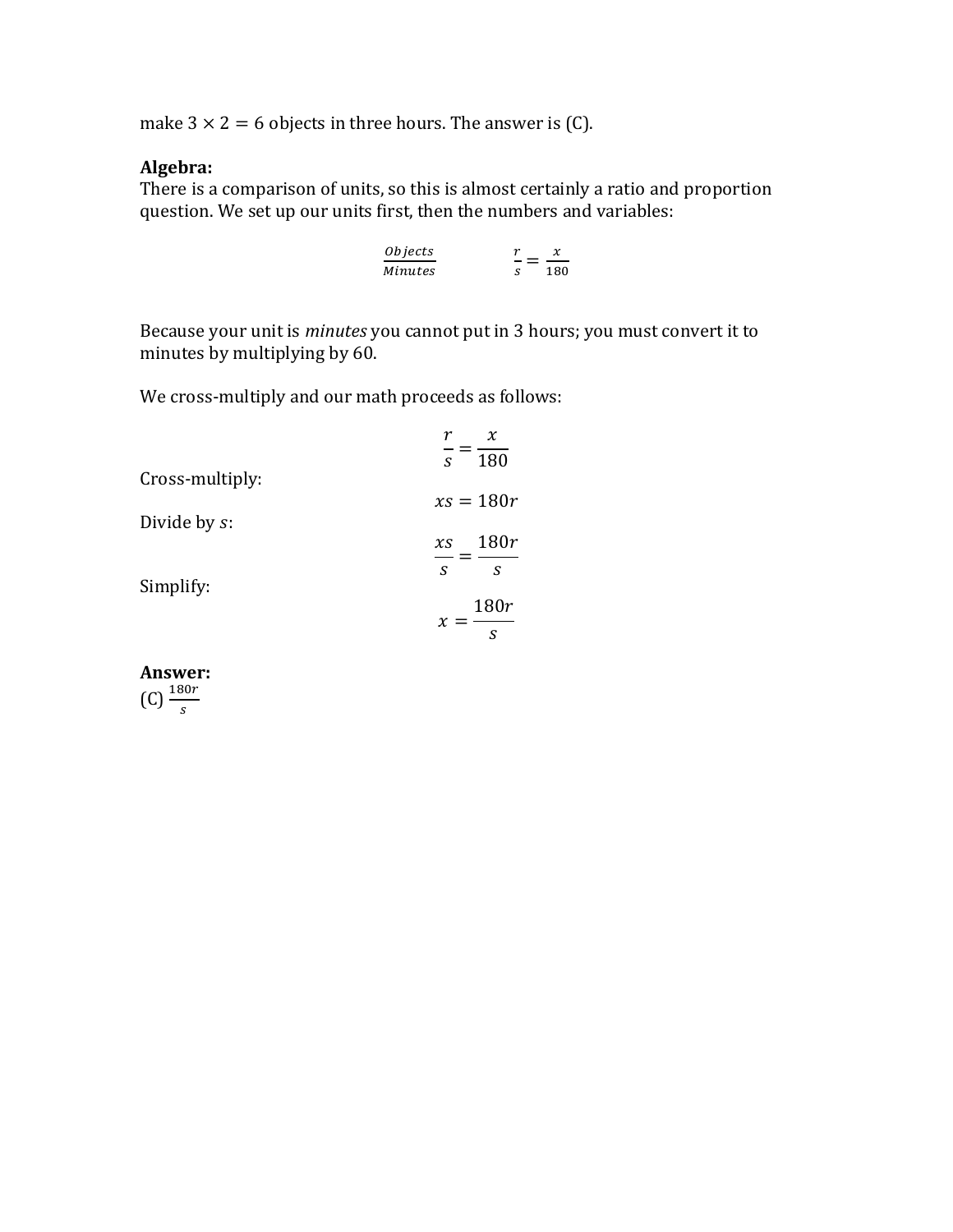**4.** A certain bus stops every *m* minutes on average. If a bus travels for *h* hours, on average how many stops would it make?



### **Making Up Numbers:**

Since m is in minutes, we can make  $m = 60$  for easy math. We'll make  $h = 2$ . You can use other numbers, but the calculations in this explanation will use  $m = 60$  and  $h = 2$ . We convert the answer choices into numbers:

 $(A) \frac{1}{30}$ (B) 2  $(C) \frac{1}{1800}$  $(D)$  1800  $(E) \frac{1}{2}$ 

Now we plug our numbers into the question: "A certain bus stops every 60 minutes on average. If a bus travels for 2 hours, on average how many stops would it make?" Obviously if the bus stops once per hour, it would stop 2 times in two hours, so the answer is (B).

### **Algebra:**

Since this is a comparison of stops to time, we set up a proportion. The units are stops  $\frac{stops}{minutes}$ . Our proportion will be:  $\frac{1}{m} = \frac{x}{60}$  $\frac{x}{60h}$ . (In order to have the same units on both sides of the proportion, we must convert  $h$  hours into minutes by multiplying by 60.) We cross-multiply and solve for  $x$ :

$$
\frac{1}{m} = \frac{x}{60h}
$$

$$
mx = 60h
$$

$$
x = \frac{60h}{m}
$$

**Answer:**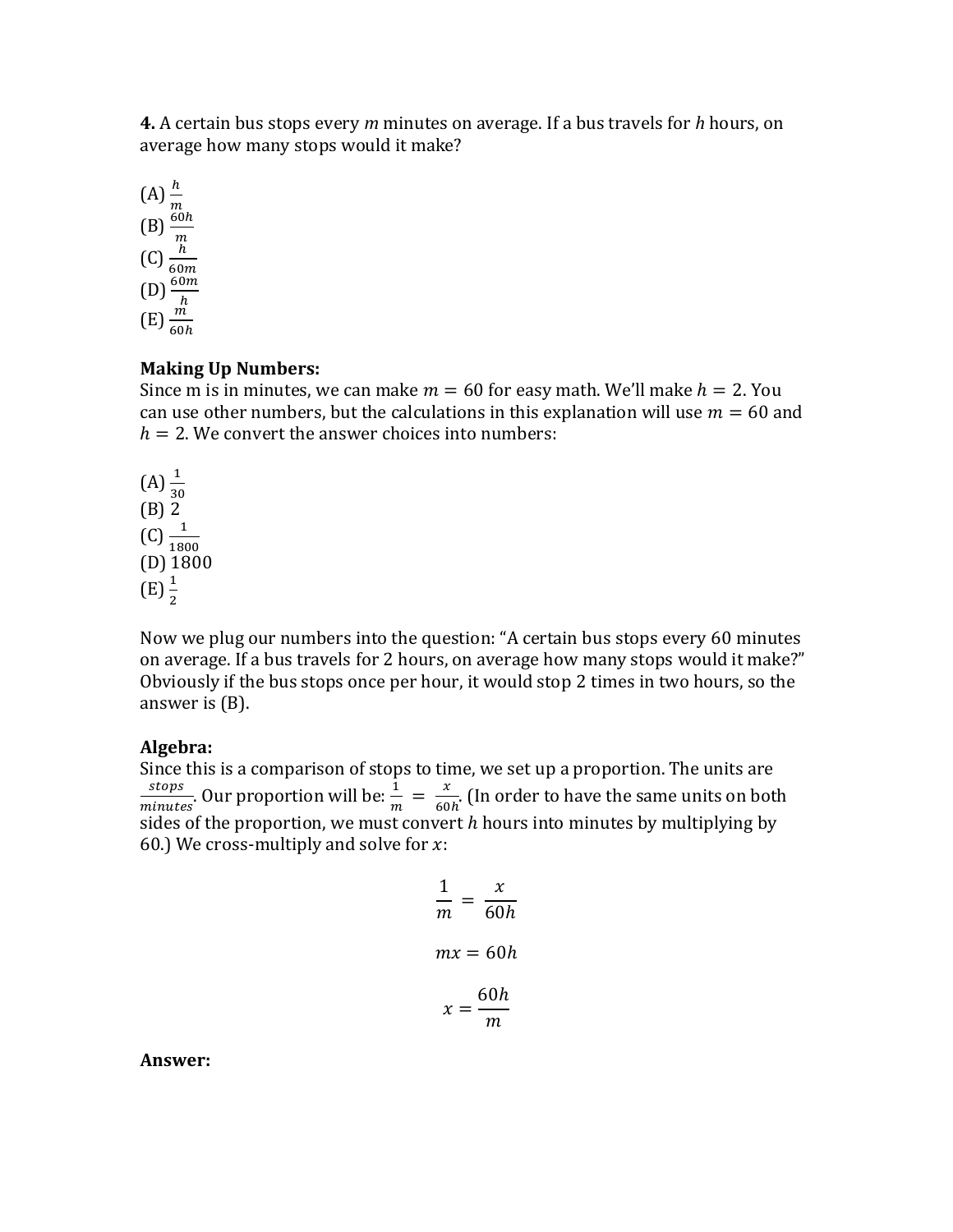$(B) \frac{60h}{m}$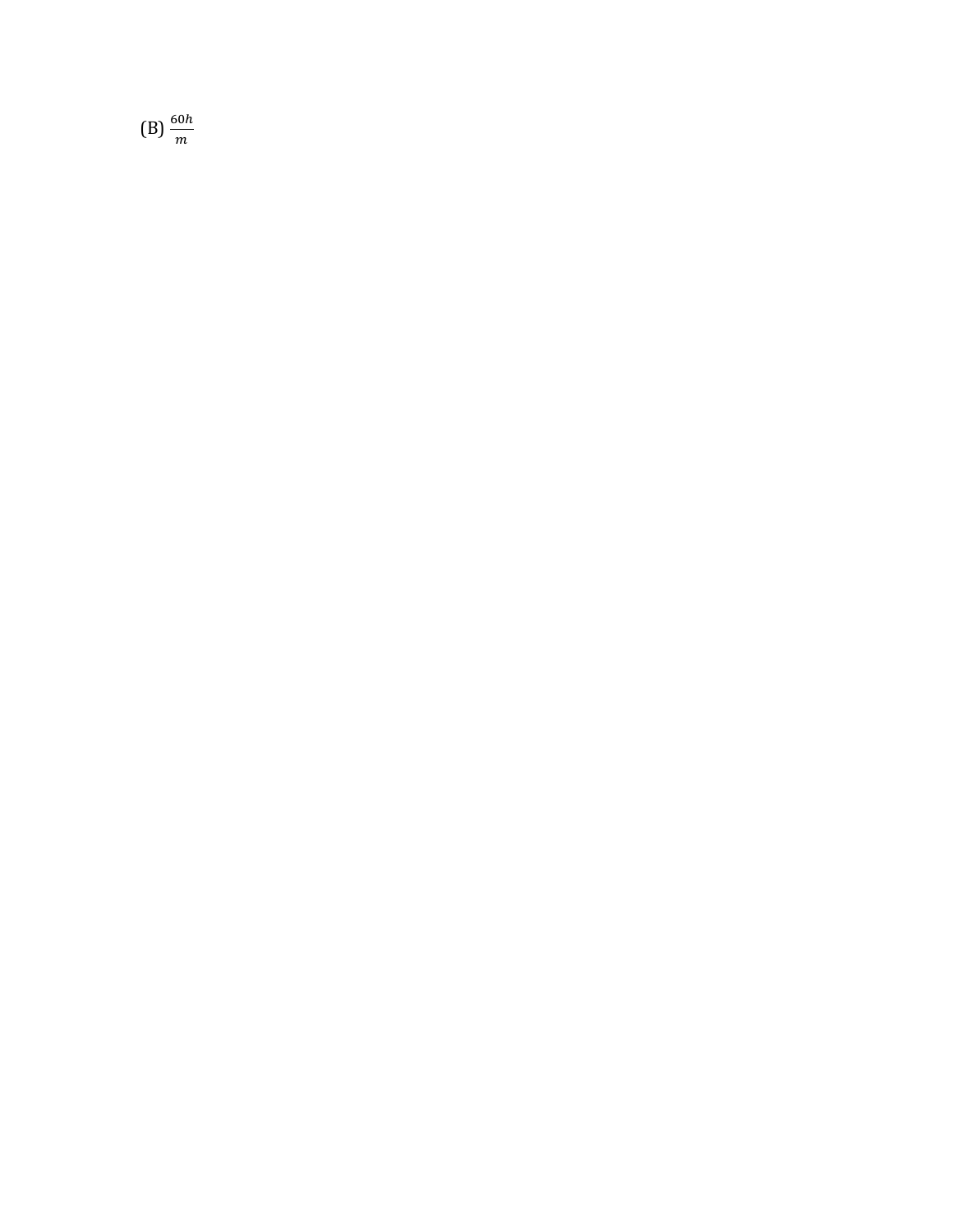**5.** Which of the following expressions represents the maximum number of regions into which a rectangle can be divided by  $x$  horizontal lines and  $y$  vertical lines?

 $(A) xy$ (B)  $x + y + 2$  $(C) xy + 2$  $(D)$  2xy  $(E)$   $(x + 1)(y + 1)$ 

## **Making Up Numbers:**

We can use easy numbers like  $x = 2$  and  $y = 3$ . We then plug these numbers into the answer choices:

(A) 6 (B) 7 (C) 8 (D) 12 (E) 12

Now we plug our numbers into the question: "Which of the following expressions represents the maximum number of regions into which a rectangle can be divided by 2 horizontal lines and 3 vertical lines?"

It's a geometry question, so immediately we'll try to draw it:

We can create 12 regions. Unfortunately, this matches two of the answer choices, (D) and (D), so we're not done. But we can easily change one of the numbers and try again. Let's change  $y$  from 3 to 4. First we recalculate (D) and (E):

(C) 16 (D) 15

And then we add one more vertical line to our drawing:

We can now count 15 regions, so we have our answer.

# **Answer:**

 $(E)$   $(x + 1)(y + 1)$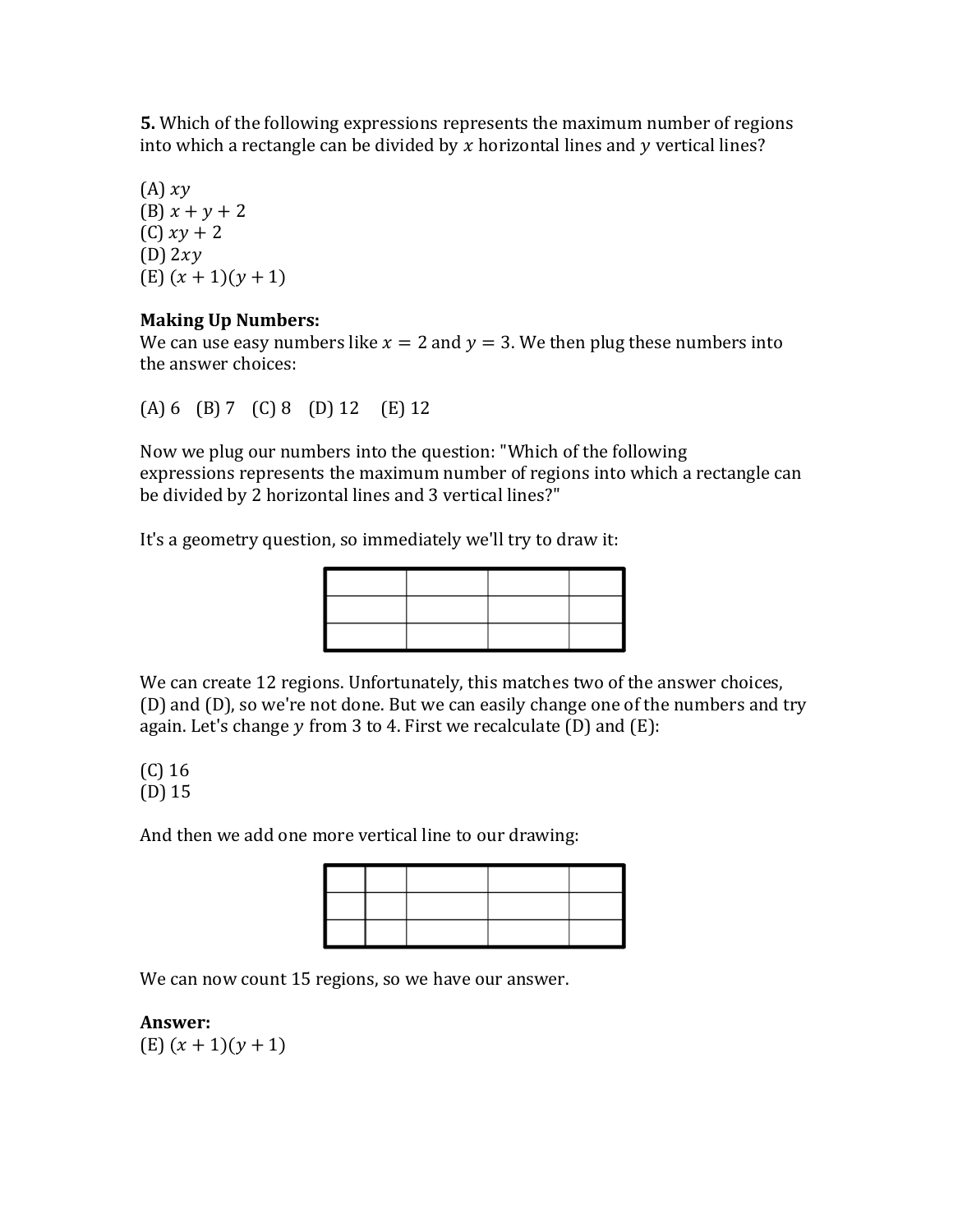**6.** A phone call is charged at  $c$  cents, which covers up to 3 minutes, and then  $x$  cents per minutes after the first three. What is the total cost in cents of an *m*-minute phone call?

(A)  $c + mx$ (B)  $mx - c$  $(C) c + x(m - 3)$ (D)  $c + m(x - 3)$  $(E)$   $cx + mx$ 

# **Making Up Numbers:**

The answer choices are full of variables, so we have the option to make up numbers. The numbers don't have to be realistic, just easy. We can choose  $c = 2$ ,  $x = 3$ , and  $m = 4$ .

The answer choices convert to:

(A) 14 (B) 10 (C) 5 (D) 2 (E) 18

Now we plug our numbers into the question:

"A phone call is charged at 2 cents, which covers up to 3 minutes, and then 3 cents per minute after the first three. What is the total cost in cents of a 4*-*minute phone call?"

The first three minutes cost 2 cents total, and the fourth minute costs 3 cents more. The total is 5 cents, so the answer is (C).

# **Algebra:**

We can translate the question into a mathematical expression. The  $c$  cents for the first three minutes is easy enough. Then we could say that we're charged  $x$  cents per minute for *every minute except the first three*; in other words  $x(m - 3)$ . Add these together and we get the total cost,  $c + x(m - 3)$ 

# **Answer:**

 $(C) c + x(m - 3)$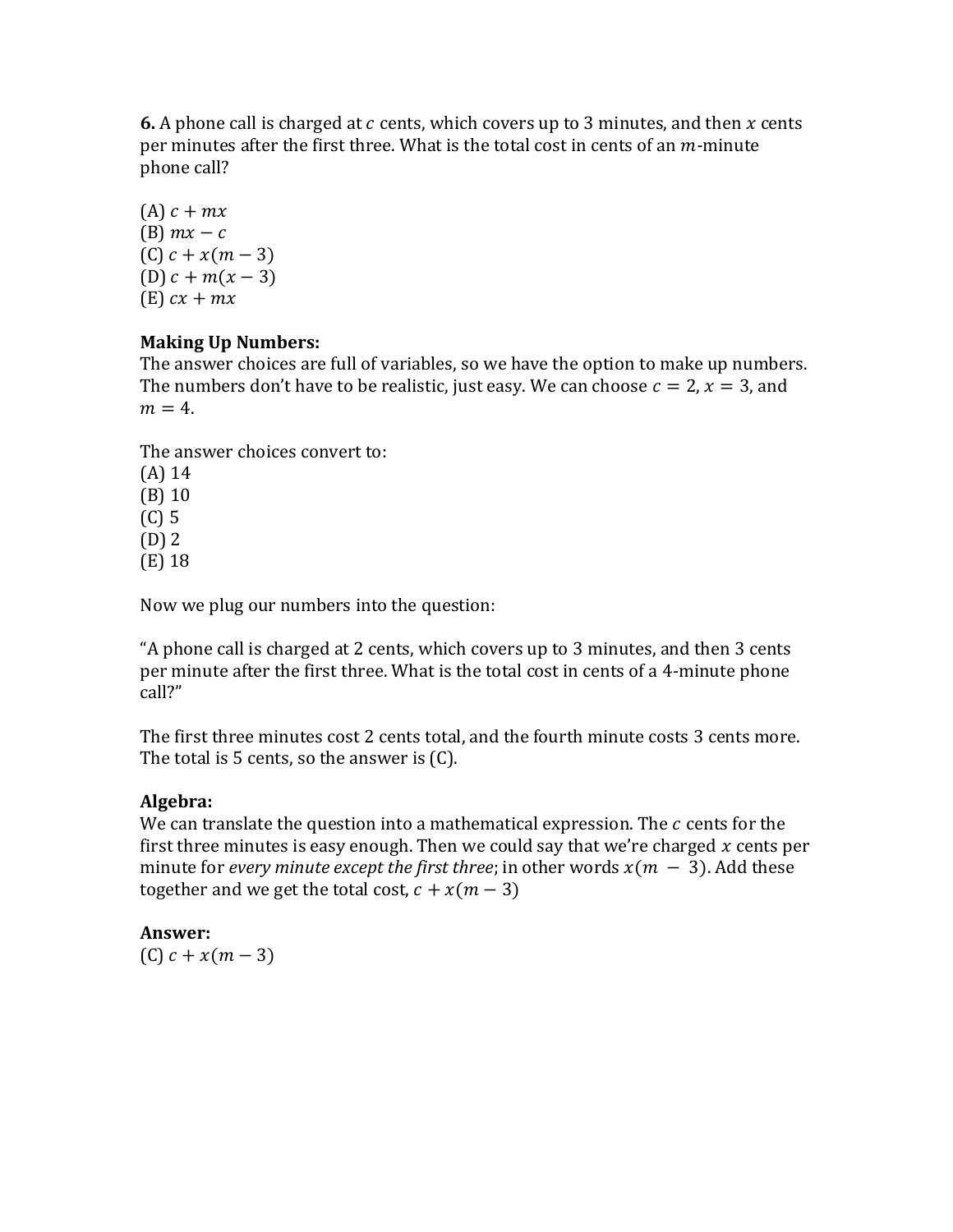**7.** If  $a < b < -1$ , which of the following must also be true?

 $(A) a + b > a - b$ (B)  $a^2 > b^2$ (C)  $2a > 2b$  $(D) - \frac{a}{a}$  $\frac{a}{2} < -\frac{b}{2}$ 2 (E)  $a^3 > b^3$ 

# **Making Up Numbers:**

We must pick numbers for  $a$  and  $b$  that are true. The simplest numbers to choose would be  $b = -2$  and  $a = -3$ . If we choose these or other appropriate numbers and plug them into the answer choices, we will find that only one of the answer choices yields a true statement — answer choice (B). The rest of the answers will yield nonsense statements like  $3 > 4$ .

## **Algebra:**

We can also analyze each of these answer choices without using numbers. We must simply remember that  $\alpha$  and  $\beta$  are both negative, with  $\alpha$  being *more* negative.

(A) basically asks whether adding a negative number would yield a greater result than subtracting a negative number. The answer is no; subtracting a negative actually makes a number bigger, while adding a negative makes it smaller.

For (B), we first realize that a negative number squared becomes positive, so we're not worried about the signs in (B). We would then realize that squaring a "large" negative number would actually give us a very large positive result, while squaring a "small" negative number would give us a smaller positive result. (B) makes sense.

If we keep checking, (C) is not reasonable. We could divide both sides by 2 and get the result  $a > b$ , which we already know to be false.

We can simplify (D) by first multiplying both sides by two to get  $-a < -b$ . The best next step would be to multiply both sides by -1, being careful to switch the direction of the inequality sign since we're multiplying by a negative. The result would be  $a > b$ , which again we know to be false.

(E) is incorrect because when negative numbers are cubed, they'd stay negative.  $a^3$ would be a "big" negative number, which would be less than, not greater than, a "small" negative number like  $b^3$ .

**Answer:** (B)  $a^2 > b^2$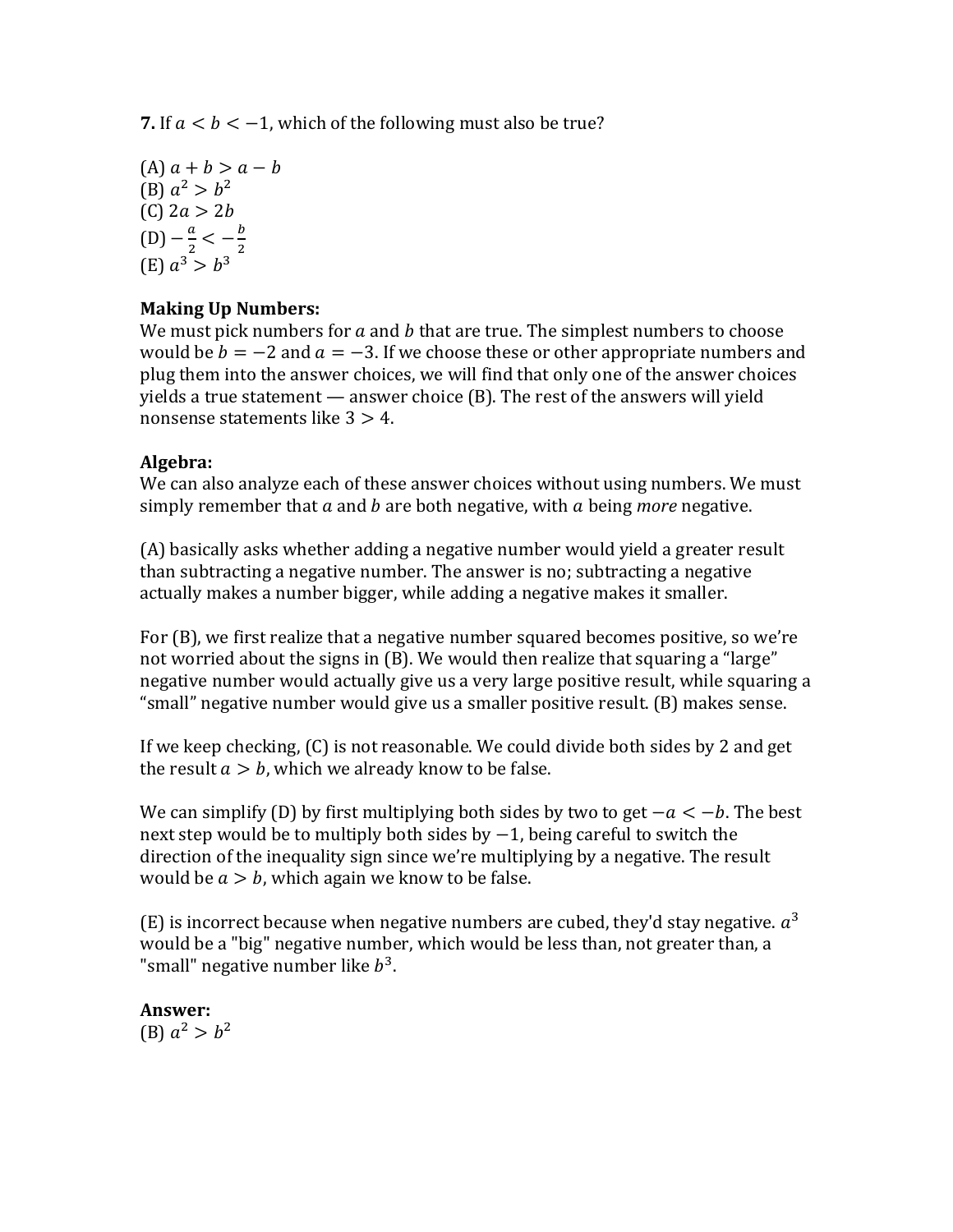**8.** A square has sides of length x, and a rectangle has width y and a length twice that of the square. If the rectangle has a larger area, what is the difference in area between the rectangle and the square?

(A)  $y^2 - x^2$ (B)  $2y - x$ (C)  $xy - x^2$ (D)  $x(2y - x)$ (E)  $y(2x - y)$ 

## **Making Up Numbers:**

We will choose a number for x and a number for y. For this example we'll use  $x = 2$ and  $y = 4$ . We convert the answer choices to numbers:

(A) 12 (B) 6 (C) 4 (D) 12 (E) 0

The question now says: "A square has sides of length 2, and a rectangle has width 4 and a length twice that of the square...what is the difference in area between the rectangle and the square?"

The area of the square is  $2 \times 2 = 4$ . The area of the rectangle is *Area* = length  $\times$  width. The width is 4 and the length is twice the square's width — i.e.  $2 \times 2$ , so that's also 4. The rectangle's area is  $4 \times 4 = 16$ , the square's area is 4, so their difference is 12.

Given our numbers, both (A) and (D) are possibilities. We would have to recalculate, perhaps by changing to  $y = 5$ . Now the square's area is 4, and the rectangles area is  $5 \times 4 = 20$ . The difference is 16. Answer choice (A)  $y^2 - x^2$  is now  $5^2 - 2^2 = 21$ , which is incorrect. Answer choice (D)  $x(2y - x)$  is now  $2(2 \times 5 - 2) = 16$ , which is correct. The answer is **(D)**.

# **Algebra:**

You can solve this question algebraically. If the square has sides of length  $x$ , then its area must be  $x^2$ . The rectangle has width y and length twice the squares length - in other words, length 2x. The rectangle's area is *length*  $\times$  width, or  $(2x)(y) = 2xy$ . The difference in areas means to subtract the area of the square from the area of the rectangle:  $2xy - x^2$ . Finally, we can match the format of the answers by factoring out the greatest common factor x to get  $x(2y - x)$ . This matches answer choice (D).

# **Answer:**

(D)  $x(2y - x)$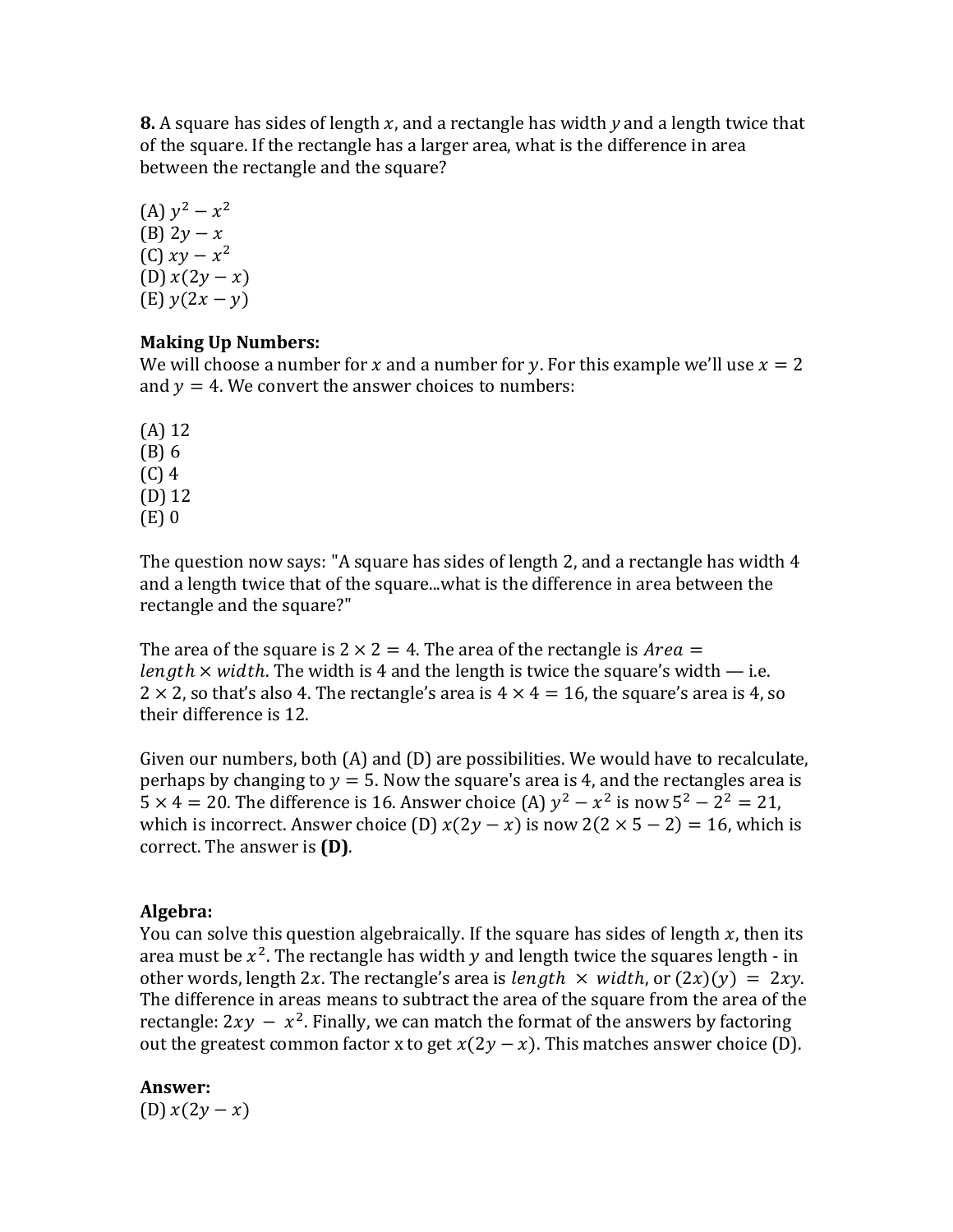**9.** *A* is the average of a group of *n* items, and one item in the group has a value of *k*. What is the new average when the item with value *k* is removed?

(A) 
$$
A - \frac{k}{n}
$$
  
\n(B) 
$$
\frac{A-k}{n-1}
$$
  
\n(C) 
$$
\frac{An-k}{n}
$$
  
\n(D) 
$$
\frac{A(n-k)}{n}
$$
  
\n(E) 
$$
\frac{An-k}{n-1}
$$

## **Making Up Numbers:**

Almost any numbers will work but let's try to keep it simple:  $A = 2$ ,  $n = 3$ ,  $k = 4$ . We plug these numbers into the answer choices:

(A) 
$$
2 - \frac{4}{3} = \frac{2}{3}
$$
  
\n(B)  $\frac{2-4}{3-1} = -1$   
\n(C)  $\frac{2 \times 3 - 4}{3} = 2/3$   
\n(D)  $\frac{2(3-4)}{3} = -2/3$   
\n(E)  $\frac{2 \times 3 - 4}{3-1} = 1$ 

We cannot eliminate answers because they're negative, fractions, duplicates, or whatever else. We have no clue what the actual answer is at this point. We simply plug our numbers into the question:"2 is the average of a group of 3 items, and one item in the group has a value of 4. What is the new average when the item with value 4 is removed?"

You need some knowledge of averages to solve this question. Using the average formula Average  $=\frac{sum\ of\ items}{number\ of\ items}$  $\frac{sum\space of\ items}{number\space of\ items}$ , we can construct that  $2 = \frac{sum\space of\ items}{3}$  $\frac{1}{3}$ . Therefore the sum of the 3 items must be 6.

When the item with the value of 4 is removed, the remaining value is  $6 - 4 = 2$ . Now we can figure out the new average: the sum is 2, the number of items is 2 (now that one has been removed), so Average  $=\frac{2}{3}$  $\frac{2}{2}$  = 1. This matches answer choice (E).

# **Algebra:**

We're removing one item from the group, so to find the new average, we must divide by  $n-1$ , not by the original number of items n. This leaves only (E).

**Answer:**   $(E) \frac{An-k}{n-1}$